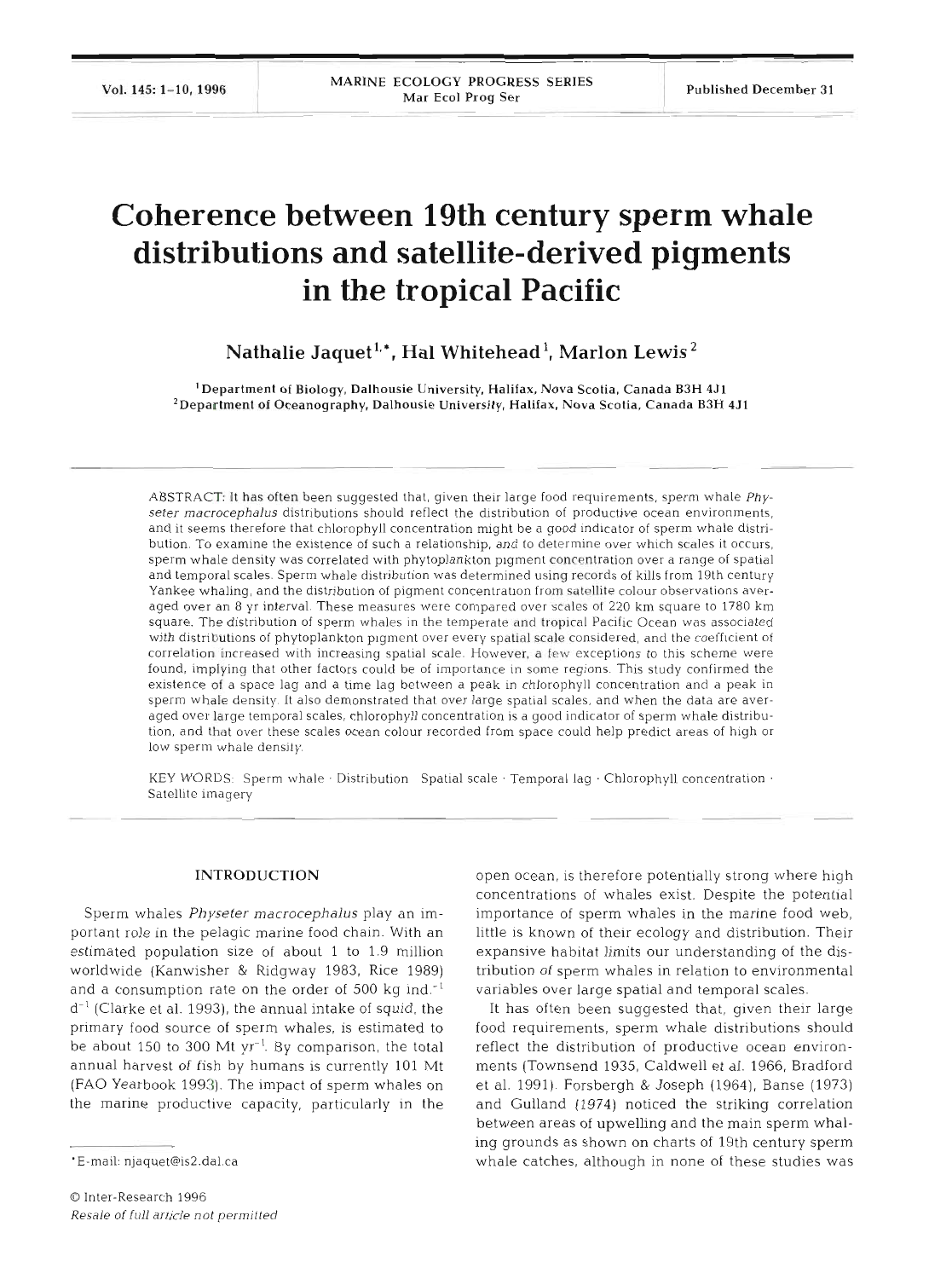the relationship quantified. Similarly, Smith & Whitehead (1993) found that around the Galápagos Islands, sperm whales were more numerous and had greater feeding success west of Isla Isabella, where upwelling and enhanced phytoplankton concentrations are most prominent (Feldman et al. 1984). However, other studies have stressed the coincidence of sperm whale concentrations with convergence zones (Gaskin 1968, 1973, Berzln 1971, Volkov & Moroz 1977, Viale 1991), and thus postulated that sperm whales occur in downwelling areas.

This apparent contradiction concerning the factors controlling sperm whale distribution may be attributed to the differences in spatial and temporal scales used in these studies (Jaquet 1996). In an extensive literature search, Schneider (1994) did not find a single paper describing the relationship between whales and their potential prey at 2 or more spatial scales. As the factors controlling sperm whale distribution are likely to be scale dependent (Jaquet & Whitehead 1996), a wide range of spatial and temporal scales have to be investigated to assess the relationship between sperm whale distribution and primary productivity. In addition, as spatial scales are closely linked to temporal scales (the largest structures being usually the most permanent; Stommel 1963), the time scale of a predator-prey relationship needs also to be considered.

The purpose of this paper is therefore to investigate relationships between the distribution of sperm whales and areas of high chlorophyll concentration over a wide range of spatial scales, and to discuss the temporal resolution of these relationships. Such a study can outline the importance of chlorophyll concentration as a factor influencing sperm whale distribution. As there is no recent extensive data set on the distribution of groups of female sperm whales (modern whaling has been mainly concerned with males), the results of this study could also be extrapolated to give valuable information on the actual relationship between sperm whale density and primary productivity. Moreover, with easily accessible satellite images of ocean colour, the existence of an association between chlorophyll concentration and sperm whale density, and the knowledge of the scales involved, could help us predict patterns of sperm whale distribution.

## **METHODS**

**Sperm whale data.** When considering a very wide range of spatial and temporal scales, sperm whale distribution is probably best described by catch and sighting data from the Yankee whaling industry, 1712 to 1925 (Best 1983, Mitchell 1983, Sherman 1983, Shuster 1983a, Whitehead & Jaquet 1996). During this period,

there were no restrictions on the hunt and no sanctuaries for the whales, so the whalers explored all oceans between 40" S and 40" N providing data over very wide spatial scales. Up to 565 ships cruised the oceans at any one time in search of sperm whales (Best 1983) and their habit of 'gamming' and sharing information about productive grounds made these whalers efficient exploiters of resources (Whitehead & Hope 1991). Although whalers used primitive means of hunting whales, several hundred thousand sperm whales were killed during this period (Shuster 1983a), providing a very large data set on their distribution.

It has been estimated that a total of about 14 000 voyages were made by the Yankee sperm whalers between 1761 and 1924 (Shuster 1983a), and that about 30% of the logbooks and private journals have survived (Sherman 1965). Maury (1852) and Townsend (1935) extracted a large amount of data from these logbooks, and their charts showing sperm whale distribution were used in the present study to evaluate the historical sperm whale distribution between 40" N and 40" S in the Pacific Ocean.

*(a) The Maury charts:* Maury (1852) analyzed pre-1851 logbooks and compiled charts which give indications of effort in each area as well as kills and sightings. He divided the world into 5° by 5° squares, and for each square gave the total number of days spent by different vessels searching for whales during each calendar month, as well as the total number of sperm whales seen or killed during this month. The data therefore provides an indication of catch per unit effort.

*(b) The Townsend charts.* Townsend (1935) analyzed the logbooks of 744 vessels making 1665 voyages between 1761 and 1920 (mostly between 1820 and 1860). On each day that one or several sperm whales were killed, he plotted the position of the ship on a world chart. In total, he recorded the locations where 36908 sperm whales were taken. As he used different coloured marks for each 2-mo period (December-January, February-March, April-May, June-July, August-September and October-November), the seasonality of the catches in different areas is clearly shown.

The charts give no indication of the whaling effort. Therefore, the absence of catches in certain regions may not mean that no whales were found there, but may simply reflect little or no effort. Also, *to* avoid superimposing dots when several whales were killed at the same location, he plotted the dots beside one another, sacrificing accuracy for readability.

Whitehead & Jaquet (1996) used a simulation model to examine the relationships between total catch by Yankee whalers in an area, total catch per unit effort. and the pre-whaling spatial whale distribution. Both total catch and total catch per unit effort were highly correlated with the initial distribution but total catch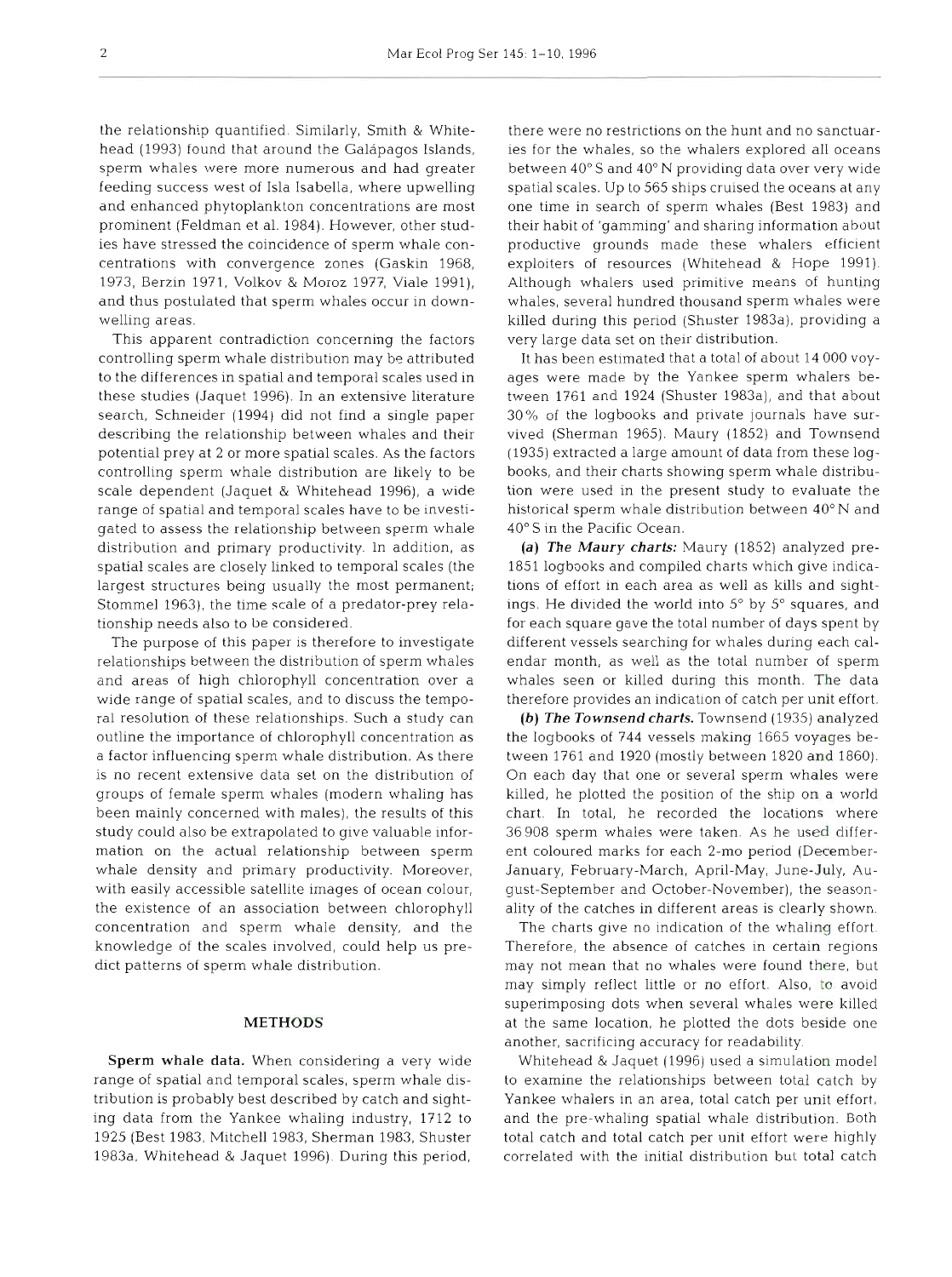was always better correlated than total catch per unit effort. Therefore, as the Townsend charts are more accurate and take into account more whaling voyages, they were used to described sperm whale distribution in the present study. The Maury charts were only used to examine the differences in whaling effort over different parts of the Pacific Ocean.

Pigment data. To evaluate the distribution of sperm whales relative to surface pigment, satellite-derived measurements of ocean colour, which have given the first global view of the potential productivity of the oceans, are most appropriate (Feldman et al. 1989, Lewis 1989). The Coastal Zone Color Scanner (CZCS) onboard the NIMBUS-7 spacecraft was in operation from 1978 until 1986 (Brown et al. 1985, Lewis 1992, Yoder et al. 1993). The sensor made observations of the spectral distribution of radiance emitted from the ocean surface as a result of selective absorption and backscattering of sunlight by particles and dissolved compounds in the sea. In the open ocean, removed from terrestrial influences, phytoplankton and their immediate breakdown products are the primary agents responsible for variation in ocean color as seen by satellite. The satellite radiances can therefore be used to compute the concentration of phytoplankton pigment in the upper ocean to an accuracy of 30% for these waters (Gordon et al. 1988). Because the sensor was operated sporadically, and because of its inability to penetrate cloud cover, coverage of the study region was not uniform in time or space. However, the data include over 26 037 valid individual observations over the study region and result in a representative view of the variability in the productive potential of the temperate and tropical Pacific Ocean. Data were extracted from the historical archive (Feldman et al. 1989) and averaged spatially and temporally to match the finest scales resolved by the sperm whale distribution from Townsend (1935).

The estimated surface pigment concentrations define to first order the productive capability of the ocean environment (e.g. Eppley et al. 1985). The exact relationship between pigment concentration and local rates of primary productivity remains an active area of research, and in general requires further ancillary data (such as solar radiation fluxes and surface temperature), and the fixing of locally appropriate parameters (Platt & Sathyendranath 1988, More1 1991, Balch et al. 1992, Longhurst et al. 1995). However, the simple relationship between surface pigment and productivity defined by Eppley et al. (1985) appears to be valid when applied to more recently acquired data (J Campbell pers. comm.), and hence we have chosen to use the satellite surface pigment concentration as a good index of the potential productivity of the upper ocean over the range of scales investigated here.

Wind data. It has been shown by simulation that Townsend's (1935) charts are a reliable source of information on sperm whale seasonal distribution only in areas where catch efficiency shows little seasonal variability (Whitehead & Jaquet 1996). Catch efficiency in the Yankee fishery decreased when the mean monthly wind speed was above 25 km<sup>-1</sup> (Kahn 1991, Whitehead & Jaquet 1996, B. Kahn pers. comm.). Therefore, to investigate the relationship between sperm whale distribution and pigment concentration, only areas and months for which the mean monthly wind speed was below  $25 \text{ km h}^{-1}$  (Force 4 on the Beaufort scale) were used for this study. The wind speed data were extracted from the Marine Climatic Atlas of the World (Version 1.0, March 1992, Naval Oceanography Command Detachment, Asheville, NC 28801, USA).

Data analyses. The tropical and temperate Pacific (between the American coast and 140" E, and between 40" N and 40" S) was first divided into 2" latitude by 2" longtude  $(220 \text{ km by } -220 \text{ km})$  squares. As the position of a Yankee whaling ship was generally assessed only once per day, and as the dots on the Townsend's (1935) charts were drawn one beside the other when their true positions overlapped, it was felt that any scale smaller than 220 km would be unreliable. For each square, the total number of whale kills marked on Townsend's (1935) charts was counted, and the mean annual pigment concentration was calculated using Coastal Zone Color Scanner (CZCS) data. To increase the spatial scale, squares were combined to form  $4^{\circ}$  by  $4^{\circ}$  squares ( $440 \times -440$  km),  $8^{\circ}$  by 8° (890  $\times$  ~890 km) and 16° by 16° squares (1780  $\times$ -1780 km). Similarly, the total number of whales killed in each square for each 2-mo period (February-March, April-May, June-July, August-September, October-November and December-January) was counted, and the mean pigment concentration for each square and for each bimonthly period was likewise determined.

It has been shown for several species of baleen whales that during breeding and/or calving season the whales are found in waters which are less productive but more suitable for breeding and/or calving (Gaskin 1982). If sperm whales follow a similar pattern, as the peak of the breeding and calving season occurs at different times in northern and southern hemispheres (Best et al. 1984), a high correlation between sperm whale density and chlorophyll concentration might be present in one hemisphere, in contrast to a low correlation in the other hemisphere during a breeding or calving season. Therefore, for every 2-mo period, the data were also separated by hemisphere (northern hemisphere =  $0^{\circ}$  to  $40^{\circ}$  N; southern hemisphere =  $0^{\circ}$  to 40" S), and the number of whales killed in each square for each 2-mo period and for each hemisphere, as well as the mean pigment concentration for each square. period and hemisphere, was calculated.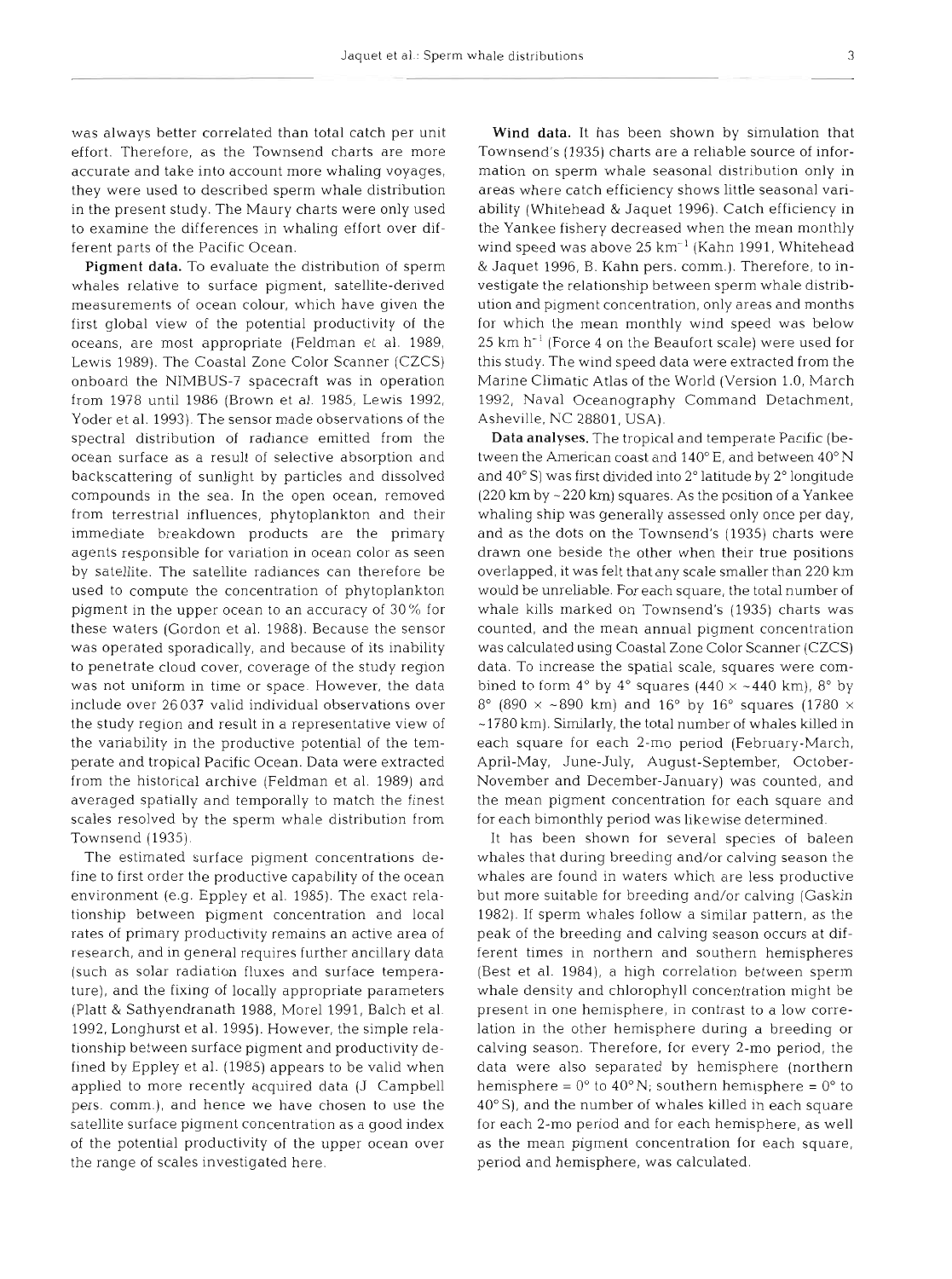

Chlorophyll (mg  $m^{-3}$ )





Fig. 1 (A) Sperm whdle catches derived from 19th century whaling records (B) Composite image of ocean phytoplankton pigment concentration denved from Coastal Zone Color Scanner data acquired between November 1978 and June 1986. (C) Location of the principal islands and main oceanographic fea-Lures mentioned in the text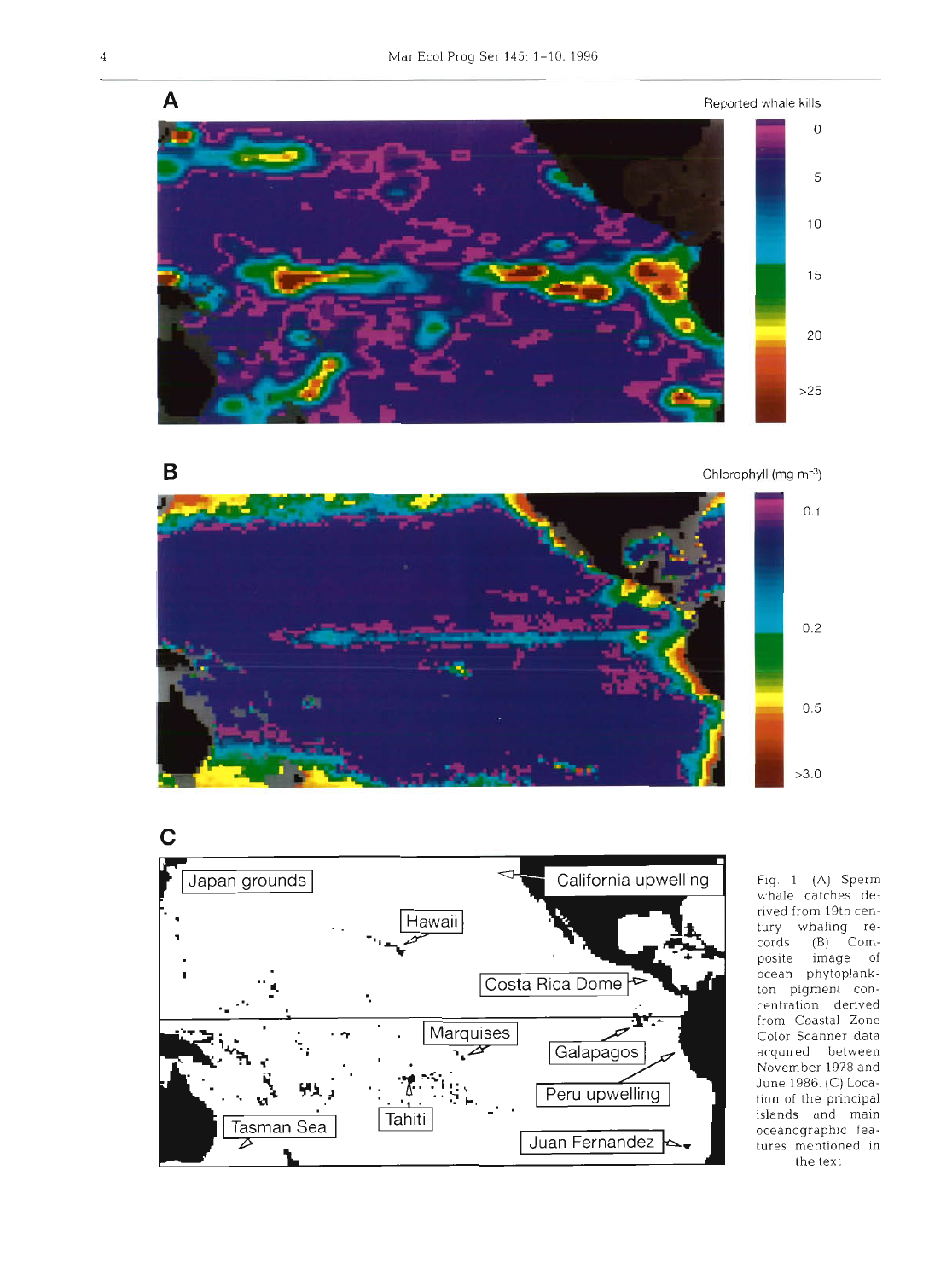As none of the variables were normally distributed, and as transformations (logarithm and square roots) succeeded in normalizing only the pigment concentrations over the largest spatial scales (Kolmogorov-Smirnov tests), non-parametric statistical methods were used to investigate the relationship between sperm whale distribution and chlorophyll concentration. Spearman coefficients of correlation (r,) were calculated between whale kills and chlorophyll concentrations at all spatial scales. Both variables showed some autocorrelation between squares, and transformations (value difference between 2 squares) failed to remove the autocorrelations (ACF plots) but reduced it to 1 to 2 lags. However, as we were more interested in finding patterns and consistencies than in rigorously testing hypotheses, we did not reduce the data set to remove the autocorrelations. Therefore, no significance test results are given here, but values of  $r_s > 0.25$  or  $<-0.25$ were taken as indicators of a relationship.

#### **RESULTS**

For the whole study area, there were 2560 squares of  $220 \times 220$  km, and a total of 10 475 dots on Townsend's (1935) charts, each representing the position where one or several sperm whales were taken in any one day (Fig. 1A). The overall mean surface pigment concentration was 0.1 mg  $m<sup>-3</sup>$ , but the variability was very high (SD =  $0.1 \text{ mg m}^{-3}$ ). The highest pigment values were found in the upwelling area off Peru where chlorophyll concentration often exceeded  $0.6$  mg  $m^{-3}$ Along the equator, the pigment concentration was high between 80° and 100°W with many values between 0.2 and 0.5 mg  $\text{m}^{-3}$ ; from 100° W to the date line, the chlorophyll values were around  $0.1$  mg m<sup>-3</sup>; and lowest values, from 0.05 to 0.1 mg  $\text{m}^{-3}$ , were found in the western Pacific. The Costa Rica Dome, some areas in the Japan grounds, the California upwelling and the Tasman Sea were also characterized by high values of pigment (Fig.  $1B$ , C).

The Spearman correlation coefficients between overall, time-averaged sperm whale kills and pigment concentrations are substantially positive over every spatial scale (Fig. 2A). The coefficient of correlation increases with increasing spatial scale up to  $890 \times -890$  km and then decreases slightly, suggesting that the maximum correlation between sperm whale catches and pigment concentration occurred at a spatial scale of approximately 900 km by 900 km (Fig. 2A).

These analyses indicate that, at least in the Pacific, and averaged over a large temporal scale, sperm whales were generally found in areas of high chlorophyll concentration. However, some areas, like those off Tahiti, are characterized by a low productivity (pigment concentrations <0.05 mg m<sup>-3</sup>) but still support a<br>rather high catch of whales (Fig. 1). Also, both the<br>Costa Rica Dome and the Californian upwelling are<br>known for their high productivity but only very few<br>sperm whal



Fig. 2. Spearman coefficient of correlation between sperm whale kills and chlorophyll concentration over spatial scales ranging from 220 km  $\times$  -220 km to 1780 km  $\times$  -1780 km. (A) The data were averaged over 12-mo peri **(A)** The data were averaged over 12-mo penods. (B) The data were averaged over 2-mo seasonal periods. (C) The data were averaged over 4-mo seasonal periods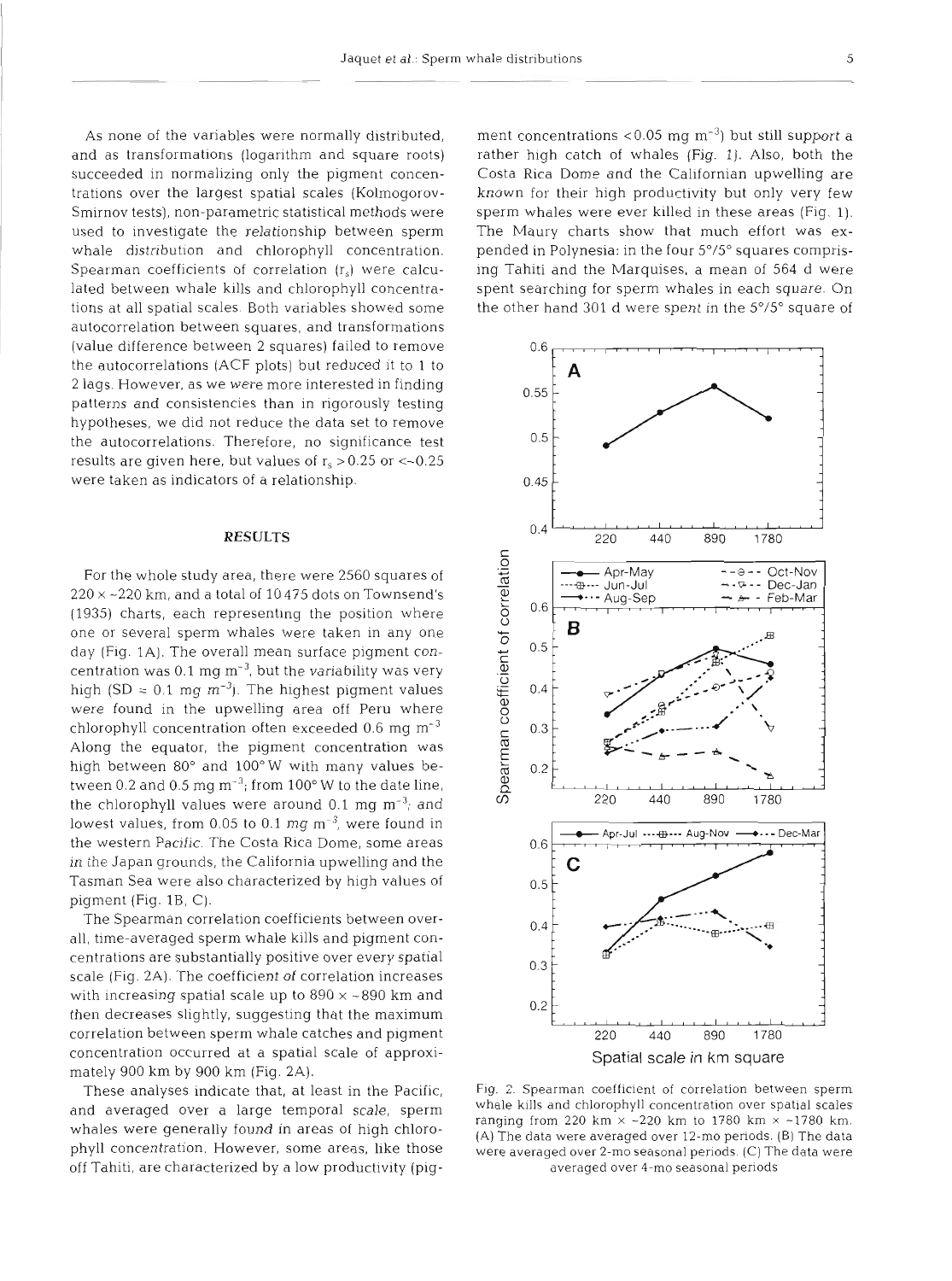the Costa Rica Dome and a mean of only 150 d in the 4 squares off California.

For spatial scales greater than  $220 \times -220$  km, timeresolved sperm whale catches and pigment concentration also show a substantial positive correlation for most 2-mo periods (Fig. 2B). The correlation coefficients are low for a spatial scale of 220 km  $\times$  ~220 km, but generally increase with increasing spatial scale similarly to those for the annual mean (cf. Fig. 2A). At all spatial scales, the values of  $r_s$  are generally higher for 4-mo periods than for 2-mo periods, but the pattern is very similar (Fig 2C).

Fig. 3 shows the Spearman correlations between sperm whale kills and pigment concentration when each hemisphere is treated separately. To avoid confusion, only the spatial scale of  $890 \times \sim 890$  km is presented on this figure as it was the scale at which the correlation between sperm whale density and primary productivity was maximum; it is therefore the scale at which there is the greatest likelihood of observing differences in the values of  $r<sub>s</sub>$  due to breeding and/or calving requirements. This figure shows a high seasonal variability in the correlation between sperm whale catches and chlorophyll concentration, but for both hemispheres, there is not a lower correlation during the periods corresponding to the peak of the breeding and calving season than for other periods of the year.

#### Evaluation of biases

As the number of observations necessarily decreases with increasing spatial scale, the increase of  $r_s$  could



Fig. **3.** Spearman coefficient of correlation between sperm whale kills and chlorophyll concentration for each hemisphere and for each 2-mo period. B: peak of the breeding season;  $C:$  peak of the calving season;  $S:$  peak of the squid spawning season (Caldwell et al. 1966. Best et al. 1984, O'Dor

simply reflect a relationship with the number of observations. To test this possibility, a bootstrap method was used, where files of respectively 50, 100, 150, 200, 300, 500, 700, 900, 1100 and 1300 observations were randomly extracted from the largest file (annual mean, spatial scale 220 km  $\times$  ~220 km), and a Spearman correlation coefficient between pigment concentration and sperm whale catches was calculated for each of them. This revealed no increase of  $r<sub>s</sub>$  with decreasing number of observations and no particular pattern.

Stronger correlations at larger scales could also be the result of the smoothing of high frequency variance. Because of stochastic effects, smaller numbers of kills per square at smaller spatial scales are not as good a measure of true whale abundance as are the larger numbers found at larger spatial scales. To test for this possible bias, we replaced each whale count by a randomly chosen count from the Poisson distribution whose mean was the original count, and recalculated a Spearman coefficient of correlation between sperm whale kills and pigment concentration. Ten such simulations were carried out at each spatial scale. The Spearman correlation coefficient was biased downwards by  $0.013$  (standard error =  $0.0021$ ) at the 220 km scale, but there was no discernible bias  $( $0.01$ )$  at larger scales, suggesting again that the increase of  $r_s$ with increasing spatial scale is a real phenomenon.

Finally, to test how sensitive the pattern observed on Fig. 2A was to the location of the blocks, all the blocks were shifted by 220 km and a Spearman coefficient of correlation was calculated for the 3 larger spatial scales. We then shifted all the blocks by 440 km and by 890 km and recalculated a Spearman coefficient of correlation for the relevant spatial scales. In every case we observed the same general pattern of increasing  $r_s$ with increasing spatial scale and only minor changes in  $r_s$  ( $\pm$  0.01 to 0.04) However, when the blocks were shifted, we did not find a diminution of  $r_s$  at the largest spatial scale (1780 km), suggesting that the peak observed on Fig. 2A at the 900 km spatial scale may depend on the blocks' location.

Therefore it was concluded that the increase of  $r_s$ with increasing spatial scale was not a methodological artifact, although the drop at 1780 km may not reflect reality.

### **DISCUSSION**

This study shows that, over large spatial and temporal scales, sperm whales are found in waters with higher chlorophyll concentration than adjacent waters, and that the coefficient of correlation between sperm whale catches and phytoplankton density generally increases with increasing spatial scale. Increasing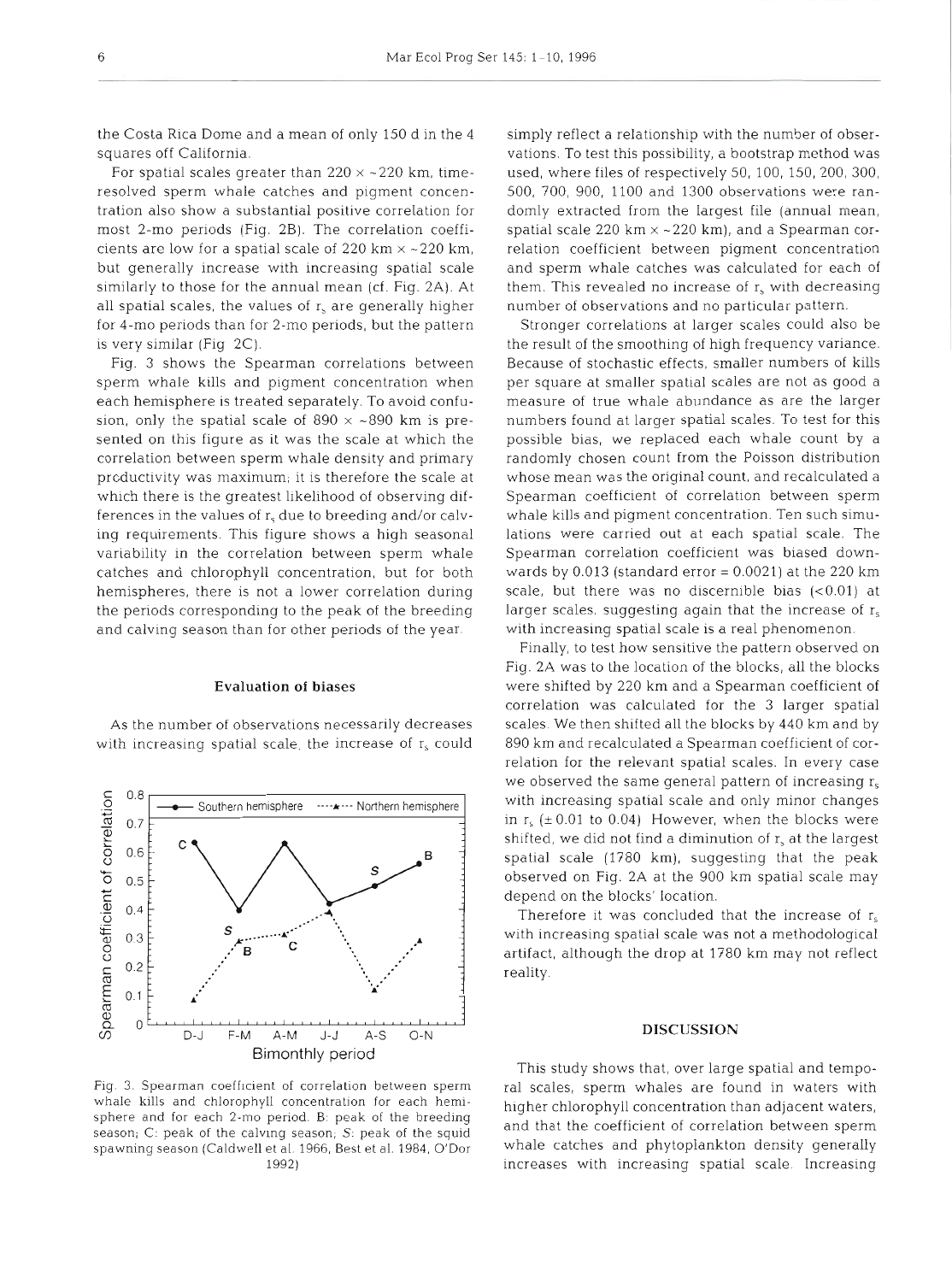coefficients of correlation between the distribution of a predator and the distribution of its prey with spatial scale have been observed in many studies involving marine birds and fish or zooplankton (Schneider 1994). For example, in studying the distribution of macaroni penguins Eudyptes chrysolophus and Antarctic krill Euphausia superba, Hunt et al. (1992) found an increase in r, from 0.11 to 0.80 at spatial scales ranging from 2 km to 470 km. Patterns like the one shown on Fig. 2A have also been observed in other studies: the correlation between Antarctic fur seals Arctocephalus gazella and Antarctic krill shows an increase only until a spatial scale of 52 km and a decrease thereafter (Hunt et al. 1992). However, in all of these studies, the spatial scale of the correlations was much smaller than that found for sperm whales.

There are several exceptions to the general relationship between sperm whale distribution and pigment density, and neither the low density of whales in the California upwelling and in the Costa Rica Dome nor the high catches around Tahiti and around the Juan Fernandez Islands are consistent with chlorophyll concentrations. These anomalies can partly be explained by the uneven amount of effort expended in different areas of the Pacific, as the whalers were constrained by the weather and by the need to resupply once or twice a year. A fair wind was a necessity for these vessels to sail; B. Kahn (pers. comm.) estimated that the maximum efficiency in catching whales occurred at a wind strength of 10 to 32  $km h^{-1}$  (Force 2 to 5 on the Beaufort scale), and in an area, catching efficiency decreased substantially when the mean monthly wind strength was above 25 km h-' (Whitehead & Jaquet 1996). However, the California upwelling and the Costa Rica Dome are both characterized by favorable winds during most of the year, and thus the low sperm whale catches cannot be explained by weather constraints.

During a typical voyage through the Pacific, the whalers usually sailed north along the west coast of South America, followed the equator pushed by the trade winds, went south to Tahiti to resupply, sailed back to the equator and followed it west before sailing north to the Japan Grounds in summer (Mitchell 1983). During the boreal winter, the whalers usually returned to the equator via Hawaii. This circuit was sailed several times until the ship had been filled with oil. On their way home, the whalers often sailed through Tahiti, then south to meet the westerlies before going around Cape Horn (Mitchell 1983). In the course of the 19th century, whalers tended to explore grounds further and further west, and occasionally to sail down the west coast of North America (Starbuck 1878, Mitchell 1983, Shuster 1983b). Tahiti was therefore a very popular stop for the Yankee whalers, and this explains the high amount of effort in the region. However, if sperm whales were rare in the area, no amount of effort would permit high catches. Similarly, very little effort was expended along the California upwelling (a mean of only 150 d in each  $5^{\circ}/5^{\circ}$  square), but if whales had been found in high concentration, it is very likely that the course of the voyages would have been changed to sail through these grounds.

It has been shown that many species of muscular cephalopods spawn in unproductive tropical water; after hatching, the larvae drift with powerful western boundary currents to higher latitude feeding grounds and then the adults swim back to the spawning grounds a year later (Mann & Lazier 1991, O'Dor 1992). The spawning grounds are thus characterized by low chlorophyll concentration but very high biomass and could be very profitable for squid-eating species like sperm whales. Therefore, a high density of sperm whales in apparently unproductive water could possibly be explained by a high density of spawning squids. However, except for a few species of commercially fished cephalopods, the location of the spawning grounds for most species remains unknown (O'Dor 1992). Moreover, depending on the region considered, 53 to 78"% of sperm whale diet consists of ammoniacal squids (Clarke 1986), and very little is known of the life history of these cephalopods. It has often been suggested that this type of squid does not undertake extensive horizontal migrations, but, in growing older descends to cooler deeper waters (Roper & Young 1975). Thus, to be able to assess whether sperm whales feed on spawning squids in unproductive water, much more would need to be known on meso- and bathypelagic cephalopod ecology and life cycles.

It seems therefore that, even if chlorophyll concentration is an important factor influencing sperm whale distribution over large spatial and temporal scales, other factors have to be considered in certain areas.

At spatial scales greater than  $220 \text{ km} \times 220 \text{ km}$ , the Spearman coefficient of correlation between sperm whale kills and pigment concentration was substantially positive for every 2-mo period except February-March, suggesting that throughout the year, sperm whales are found in areas of high chlorophyll concentration.

The coefficient of correlation between sperm whale catches and phytoplankton concentration is in general lower for a 2-mo period than for a 4-mo period, and both are lower than those of a 12-mo period. This is consistent with the existence of a time lag between a peak in chlorophyll concentration and a peak in sperm whale density. The present study cannot estimate the length of this time lag, as the data are averaged over long temporal scales (8 to 130 yr), and as peak time of upwelling is likely to vary between years. However, this study suggests the existence of a time lag of at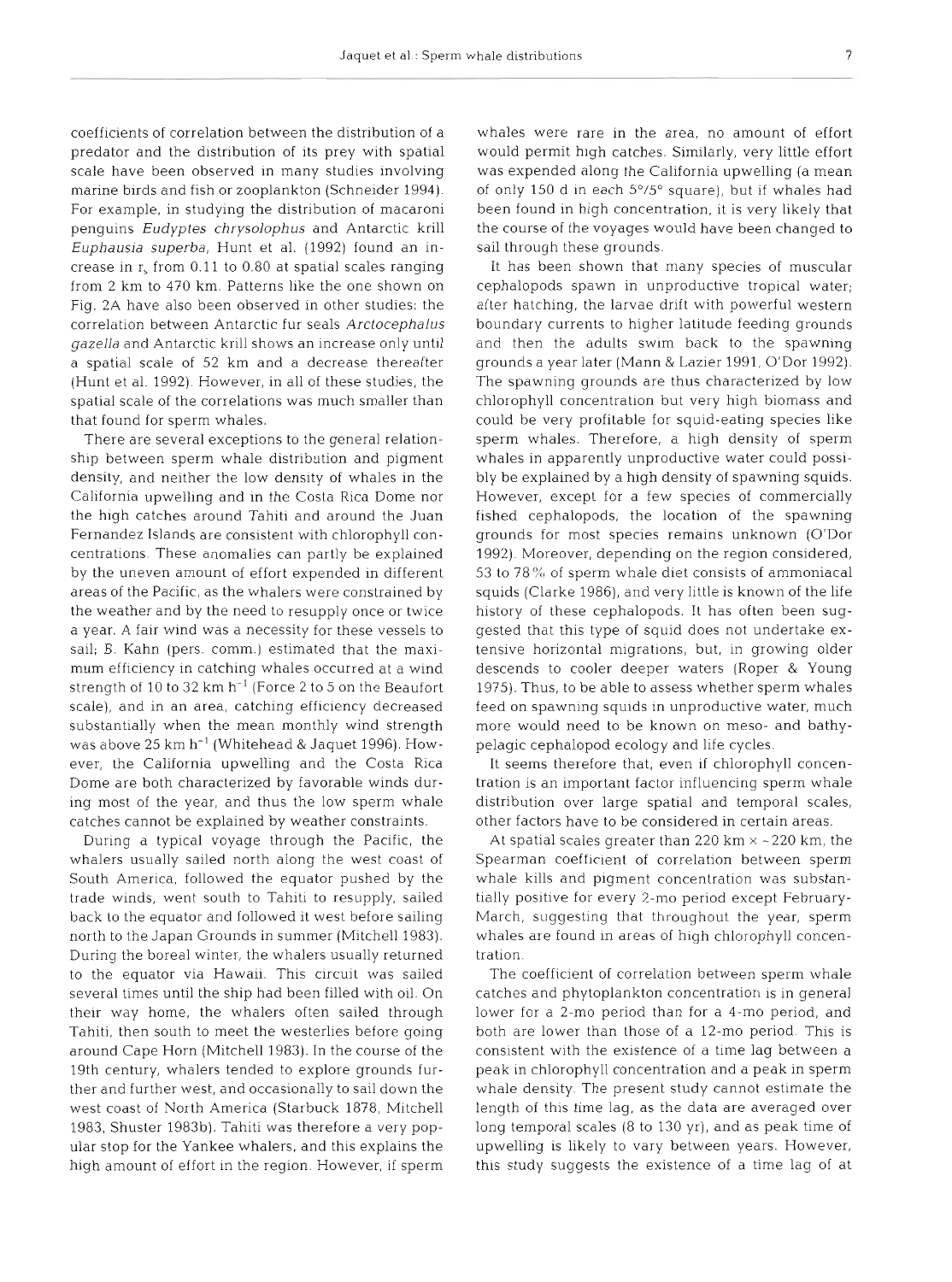least 4 mo. Sette (1955) estimated that a time lag of 75 of the life history of mesopelagic squid to rule out to 150 d was required for the development of **3** trophic the possibility that sperm whales take advantage of levels in a marine community, and Blackburn et al. the high cephalopod biomass occurring in spawning (1970) suggested that the peak in density of primary grounds at some times of the year carnivores (like some cephalopods or fishes) in equatorial regions lags behind the peak in chlorophyll concentration by about **4** mo. Therefore, over very short **CONCLUSION**  time periods, there may be no correlation between sperm whale density and pigment concentration. This This study suggests that, when averaged over large is confirmed by the work of Jaquet & Whitehead temporal scales, sperm whales are generally found in (1996), who analyzed data from a survey around the broad areas (~900 km  $\times$  ~900 km or larger) charac-South Pacific: when short time-scale data were used, terized by high concentrations of chlorophyll. It also there was no correlation between sperm whale distrib- emphazizes the scale dependence in the aggregative ution and phytoplankton concentration over all spatial response of sperm whales to pigment concentration scales considered (150 to 1200 km). This is also consis- both on a spatial and a temporal scale. In addition, tent with what is expected in any predator-prey rela- this study demonstrates the potential of Yankee whaltionship: within areas the size of a whaling ground ing data for investigating the factors controlling sperm (500 to 2000 km), the density of sperm whales should whale distribution. Satellite observations of ocean reflect long-term mean prey density, but not neces- colour are therefore useful for predicting likely areas sarily prey density within a given year or a given sea- of high sperm whale density. However, remote sensson (Heinemann et al. 1989). Similarly, Hunt (1990) ing can only be used as an indicator of sperm whale and Piatt (1990) found that spatial association of birds distribution over large spatial and temporal scales, as with prey is episodic at small time scales but increases there is no relationship over small scales. Moreover, with increasing time resolution.  $\qquad \qquad \qquad$  some 'anomalies' in sperm whale distribution cannot

gests that there is also a spatial lag between a peak in implying that other factors (maybe squid spawning chlorophyll concentration and a peak in sperm whale grounds) could be of significant importance in some catches. However, as the data are averaged over sev- regions. era1 years, and as it is likely that the exact location of upwelling (especially the equatorial upwelling) shifts slightly between years (Vinogradov 1981), it is not *Acknowledgements*. We are very grateful to C. Parvati who possible to assess the size of the space lag. Vinogradov extracted the data from the Coastal Zone Color Scanner, and (1981) showed that there is about 280 to 460 km be- to **K.** Fisher, who greatly helped us in producing the colour tween associated up- and downwelling phenomena.<br>
Therefore, while this study suggests that sperm whales<br>
I. MacLaren, R. O'Dor and R. Scheibling and 3 anonymous<br>
are found in large areas (~900 × ~900 km or larger) reviewe characterized by high primary productivity, within Killam Memorial Scholarship, the Roche Research Founda-<br>these areas sperm whales could be more closely asso- tion, the 'Société Académique Vaudoise', the 'Basler Stiftung these areas sperm whales could be more closely associated with downwelling phenomena than with the forein' Research by M. Lewis was supported by the Natural upwellings.

Unlike several species of baleen whale, sperm Global Ocean Flux Study. whales are not found in unproductive waters during the peak of the breeding and/or calving season. It has been postulated that the mysticete annual migrations evolved as a response to the need for warm water by Baker RR (1978) The evolutionary ecology of animal migranewborn calves (Baker 1978), although this is controversial as many small odontocetes live and give birth at Balch WM, Evans R, Brown J, Feldman G, McClain C, Esaias<br>bigh latitudes (Evans 1990). Therefore, as fomale sperm W. (1992). The remote sensing of ocean primary prohigh latitudes (Evans 1990). Therefore, as female sperm<br>we durivity: use of new data compilation to test satellite algo-<br>whales stay all year round in waters warmer than 15°C<br>rithms. I Geophys Res 97.2279 (Rice 1989), it is not unexpected to find that they do not Banse K (1973) Global distribution of organic production in seem to chanqe their distribution to satisfy breedinq the oceans In: English TS (ed) Ocean resources and pub- and/or calving requirements. Similarly, for both hemi-<br>spheres, the lowest values of  $r_s$  during 2 bimonthly<br>periods cannot be attributed to the peak of the squid<br>ranslations. Jerusalem)<br>Translations. Jerusalem spawning season. However, too little is actually known Best PB (1983) Sperm whale stock assessments and the rele-

The increase of  $r_s$  with increasing spatial scales sug- be explained in terms of chlorophyll concentrations,

reviewers. N. Jaquet was supported by the Izaak Walton m Memorial Scholarship, the Roche Research Founda-<br>the 'Société Académique Vaudoise', the 'Basler Stiftung<br>biologische Forschung', and the 'Fondation Janggen-<br>in' Research by M. Lewis was supported by the Natural<br>nces and

- 
- . Res 97:2279 **<sup>z</sup>**
- 
- 
-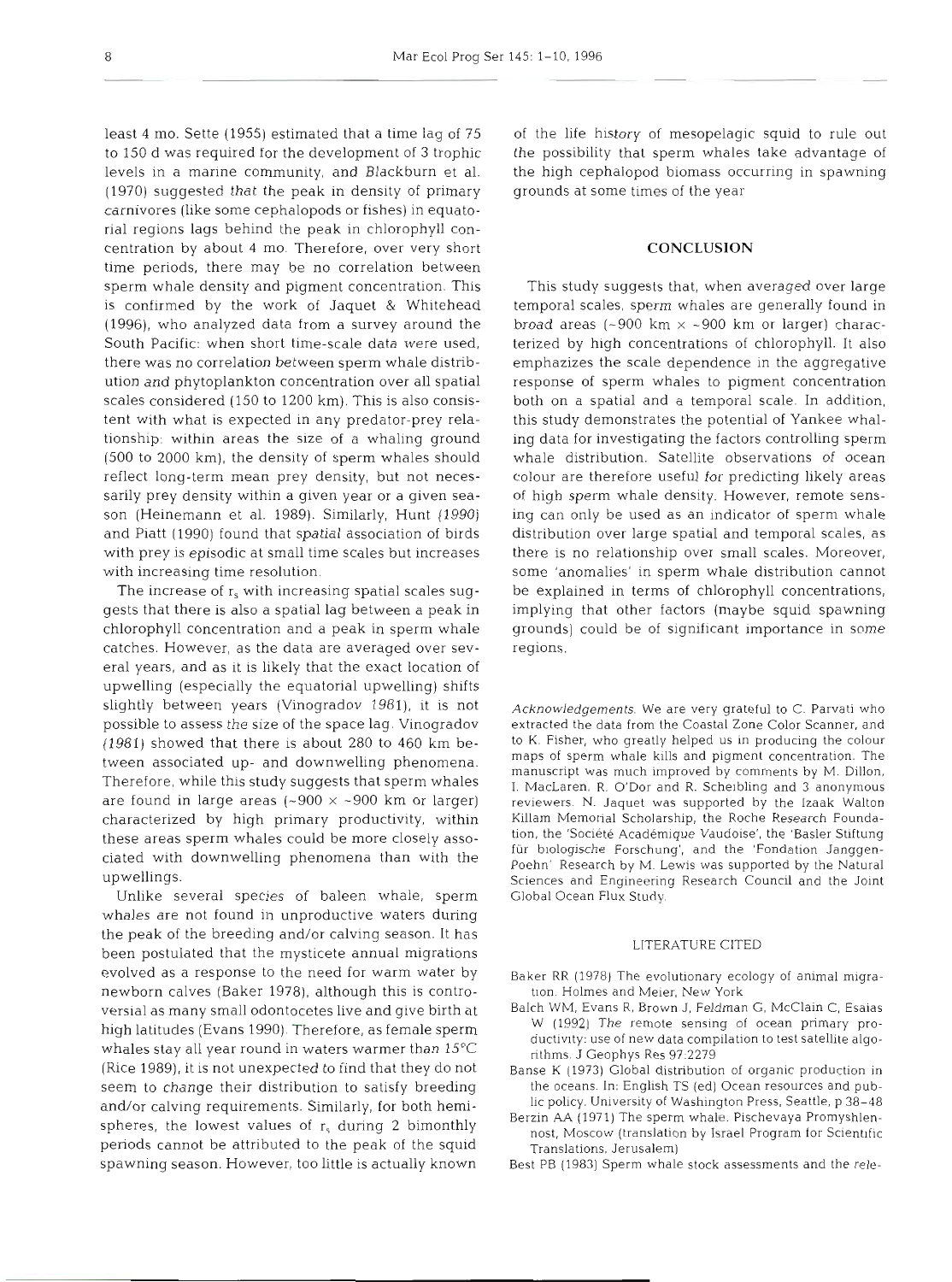vance of historical whaling records. Rep Int Whal Commn (Special lssue 5):4 1-55

- Best PB, Canham PAS, MacLeod N (1984) Patterns of reproduction in sperm whales, *Physcter macrocephalus*. Rep Int Whal Commn (Special Issue 6):51-79
- Blackburn M, Laurs RM, Owen RW, Zeitzschel B (1970) Seasonal and areal changes in standing stocks of phytoplankton, zooplankton and micronekton in the Eastern Tropical Pacific. Mar Biol 7:14-31
- Bradford JM. Cranfield HJ, Michael KP (1991) Phytoplankton biomass in relation to the surface hydrography of southern New Zealand and possible effects on the food chain. NZ J Mar Freshwat Res 25:133-144
- Brown OB, Evans RH, Brown J, Gordon HR. Smith RC, Baker KS (1985) Phytoplankton blooming off the U.S. East Coast: a satellite description. Science 229:163-167
- Caldwell KD, Caldwell MC, Rice DW (1966) Behavior of the sperm whale, Physeter catodon. In: Norris KS (ed) Whales, dolphins and porpoises. Univ of Calif Press, Berkeley. p 677-717
- Clarke MR (1986) Cephalopods in the diet of odontocetes. In: Bryden MM, Harrison R (eds) Research on dolphins. Clarendon Press, Oxford, p 281-321
- Clarke MR. Martins HR, Pascoe P (1993) The diet of sperm whales (Physeter macrocephalus) off the Azores. Phil Trans R Soc Lond B 339:67-82
- Eppley RW, Stewart E, Abbott MR, Heyman U (1985) Estimated ocean primary production from satellite chlorophyll, introduction to regional differences and statistics for the Southern California Bight. J Plankton Res 7:57-70
- Evans PGH (1990) The natural history of whales and dolphins. Facts on File, Oxford
- FAO Yearbook (1993) Catches and landings. Vol 76. UNESCO, Rome
- Feldman G, Clark D, Halpern D (1984) Satellite color observations of the phytoplankton distribution in the eastern Equatorial Pacific during the 1982–1983 El Niño. Science 226:1069-1071
- Feldman GC, Kuring N, Ng C, Esaias W, McClain C, Elrod J, Maynard N, Endres D, Evans R. Brown J, Walsh S, Carle M, Podesta G (1989) Ocean color: availability of the global data set. EOS 70:634
- Forsbergh ED, Joseph J (1964) Biological production in the Eastern Tropical Pacific. Inter-Am Trop Tuna Comm Bull 8:479-527
- Gaskin DE (1968) Analysis of sightings and catches of sperm whales (Physeter catodon) in the Cook Strait area of New Zealand in 1963-4. NZ J Mar Freshwat Res 2:260-272
- Gaskin DE (1973) Sperm whales in the western South Pacific. NZ J Mar Freshwat Res 7:l-20
- Gaskin DE (1982) The ecology of whales and dolphins. Heineman Press, Portsmouth, NH
- Gordon HR. Brown OB, Evans RH, Brown JW. Smith RC, Baker KS, Clark DK (1988) A semianalytic radiance model of ocean color. J Geophys Res 93:10909-10924
- Gulland JA (1974) Distribution and abundance of whales in relation to basic productivity. In. Schevill WE (ed) The whale problem. Harvard University Press, Cambridge, MA, p 27-52
- Heinemann D, Hunt GL. Everson I (1989) Relationships between the distribution of marine avian predators and their prey, Euphausia superba, in Bransfield Strait and southern Drake Passage, Antarctica. Mar Ecol Prog Ser 58:3-16
- Hunt GL (1990) The pelagic distribution of marine birds in a heterogeneous environment. Polar Res 8:43-54
- Hunt GL, Heinemann D, Everson I (1992) Distribution and predator-prey interactions of macaroni penguins, Ant-

- 
- 
- 
- 
- 
- 
- 
- 
- 
- arct fur seals, and Antarctic knill near Bird-Island, South<br>
arctic fur seals, and Antarctic knill and temporal scales influences<br>
Magnet Rissis (1986) How partial and temporal scales influences<br>
Magnet Rissis (1986) Scal
- 
- 
- 
- 
- 
- 
- 
- 
- 
- 
- 
-